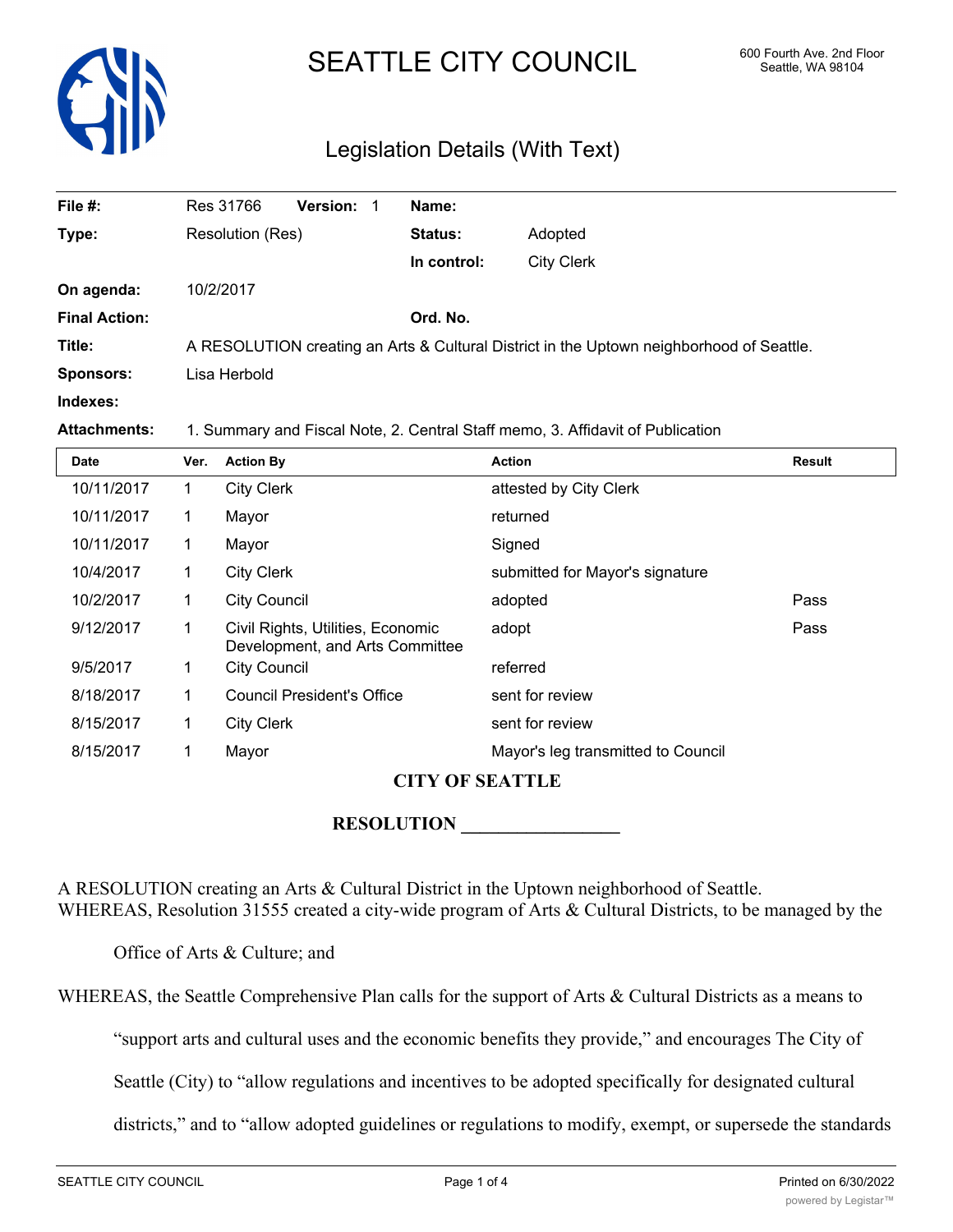of the underlying zone to encourage arts and cultural uses;" and

- WHEREAS, the Arts & Economic Prosperity IV study reported that Seattle's nonprofit arts and culture industry generated \$448,000,000 in annual economic activity, \$248,000,000 in household income, \$38,000,000 in local and state government revenues, and 10,807 full-time equivalent jobs; and
- WHEREAS, arts- and entertainment-related businesses and organizations add cultural and economic diversity to a city, enhance the lives of the city's residents and visitors, and positively impact the city's economy by generating jobs and revenue; and
- WHEREAS, the Uptown neighborhood is already one of the most culturally rich and dense areas of Seattle. It is home to some of the region's largest cultural institutions, as well as being fertile ground for emerging small arts organizations. Within a one-mile walk of the Space Needle a Seattleite can take advantage of over 60 cultural spaces - art galleries, museums, studios, theaters, cinemas, clubs, bookstores, music venues, and art, music, and culturally-oriented community events; and
- WHEREAS, the City wishes to recognize and protect its arts-rich areas from the displacement that the twin successes of growth and new development often bring; and
- WHEREAS Uptown has been home to some of the region's best-respected arts and cultural organizations, including Art/Not Terminal, the Seattle Children's Museum, the Pacific Science Center, On the Boards, Seattle Opera, Pacific Northwest Ballet, SIFF Cinemas, INCA (Institute for New Connotative Action), G. Gibson Gallery, The Crane Gallery, Keys on Main, Mercer Street Books, KEXP, the Seattle Repertory Theatre, ACT Theatre, Bumbershoot, Seattle Immersive Theatre, the Intiman Theatre, the Seattle Children's Theatre, Vera Project, Pottery Northwest, Seattle Shakespeare Company, Teen Tix, Folklife Festival, Festál, Cornish College of the Arts, SIS Productions, KING-FM, ArtsFund, Theatre Puget Sound, KCTS 9, the Museum of Pop Culture, the Chihuly Garden and Glass, The Group Theatre, Book-It Repertory Theatre, Seattle Shakespeare Company, Arthur Murray Dance Studio, and more; and WHEREAS, the individuals working for and with the cultural institutions in Uptown have been largely priced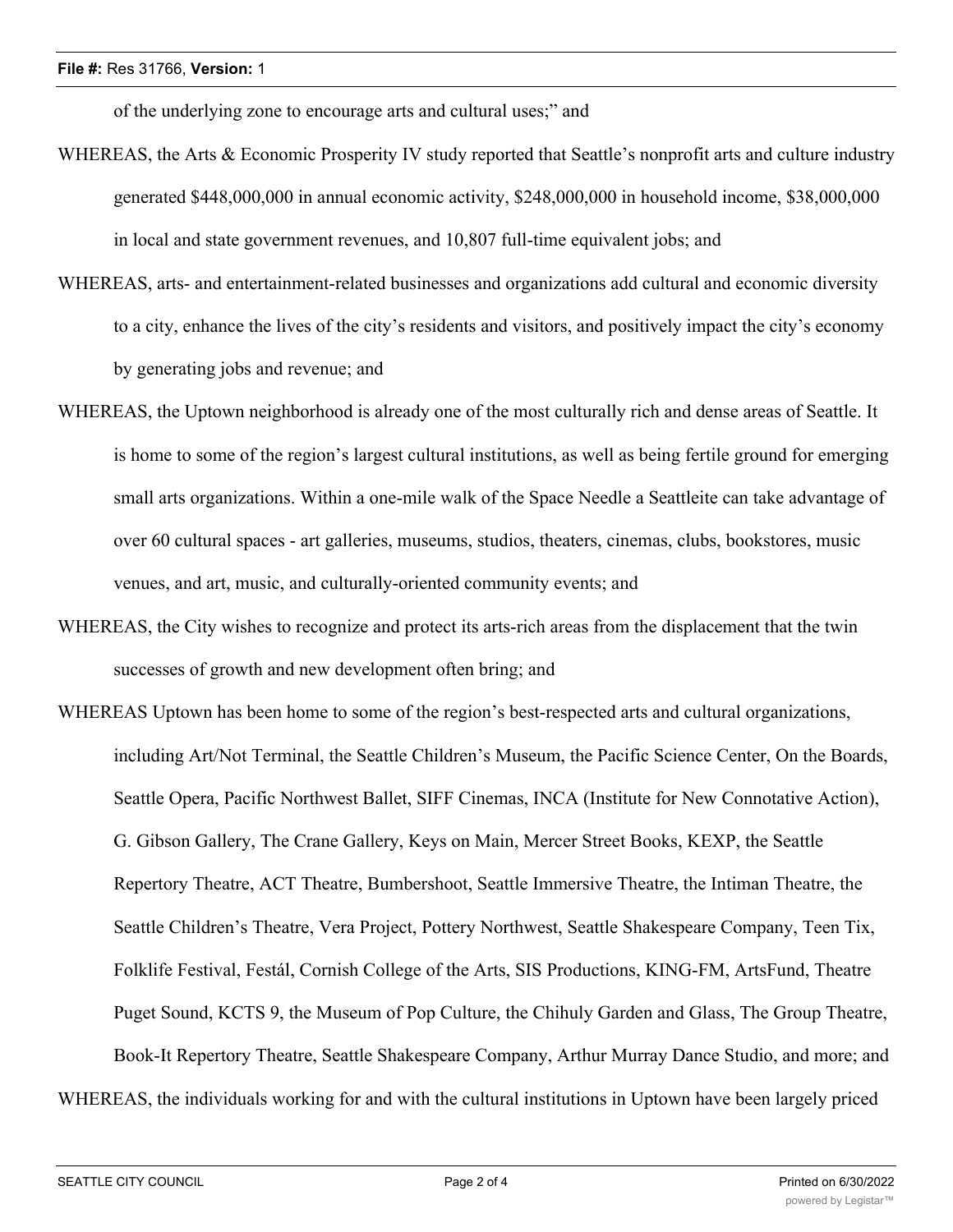out of the neighborhood, the neighborhood believes, and the City concurs, that a program supporting equitable and affordable development can preserve a sense of place and lessen the displacement that new development often brings;

- WHEREAS, a group of stakeholders has self-organized and requested formal recognition as an Arts & Cultural District, organized around four guiding missions:
	- · A cultural integration across the geography of Uptown from Seattle Center to the Heart of Uptown and beyond;
	- A commitment to racial and social equity;
	- The activation of cross-cultural and interdisciplinary collaboration;
	- The development and measurement of Uptown's creative economy;

### NOW THEREFORE,

# **BE IT RESOLVED BY THE CITY COUNCIL OF THE CITY OF SEATTLE, THE MAYOR CONCURRING, THAT:**

Section 1. The City of Seattle establishes an Arts & Cultural District in the Uptown neighborhood of Seattle, to be known as the Uptown Arts & Cultural District.

Section 2. The City of Seattle directs appropriate members of the City's departmental staff to actively support and work with staff in the Office of Arts & Culture to develop and maintain the District, and to support the health and vitality of the artists, creative businesses, and artists residing in the District.

Section 3. The City of Seattle encourages all residents of Uptown, and especially those who own property or businesses within the District, to support, promote, and help maintain artists, arts organizations, and arts events in Uptown.

Adopted by the City Council the day of  $\qquad \qquad$ , 2017, and signed by me in open session in authentication of its adoption this day